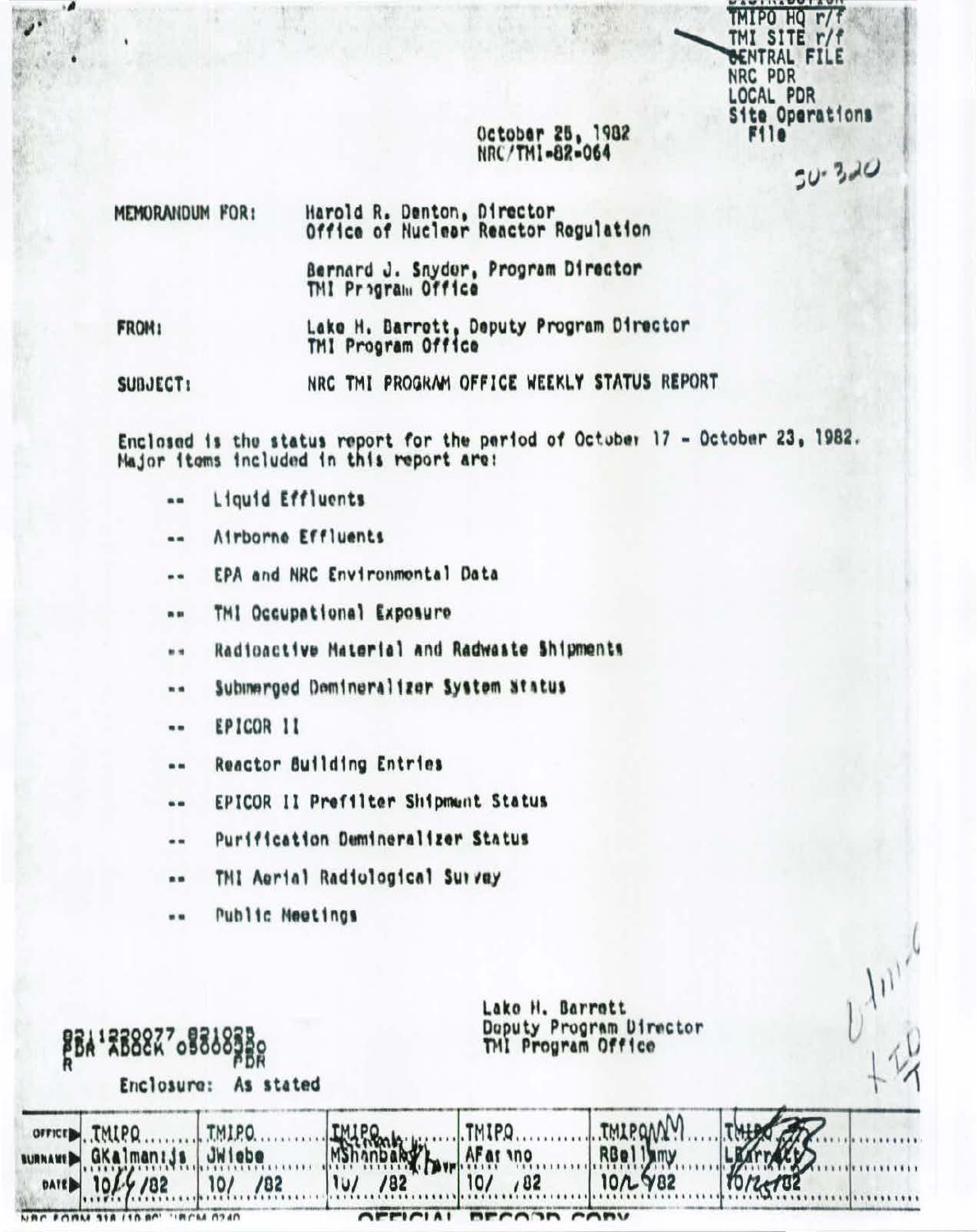Harold R. Denton<br>Bernard J. Snyder

¥

 $\mathcal{L}^{\pm}$ 

 $\lambda$ 

October 25, 1982

cc w/encl:<br>EDO NGC<br>
Office Directors<br>
Commissioner's Technical Assistants<br>
NRR Division Directors<br>
NRR A/D's<br>
Regional Administrators<br>
Technical Administrators IE Division Directors **EIS** TMI Program Office Staff (15) PHS EPA DOE **RI Division Directors** Public Affairs, RI<br>State Liaison, RI

|        | IC FORM SIB I 10-801 NRCM 0240 |  | OFFICIAL RECORD COPY |  |  |  |  |
|--------|--------------------------------|--|----------------------|--|--|--|--|
| DATE D |                                |  |                      |  |  |  |  |
| RNAME  |                                |  |                      |  |  |  |  |
| OFFICE |                                |  |                      |  |  |  |  |

 $-2-$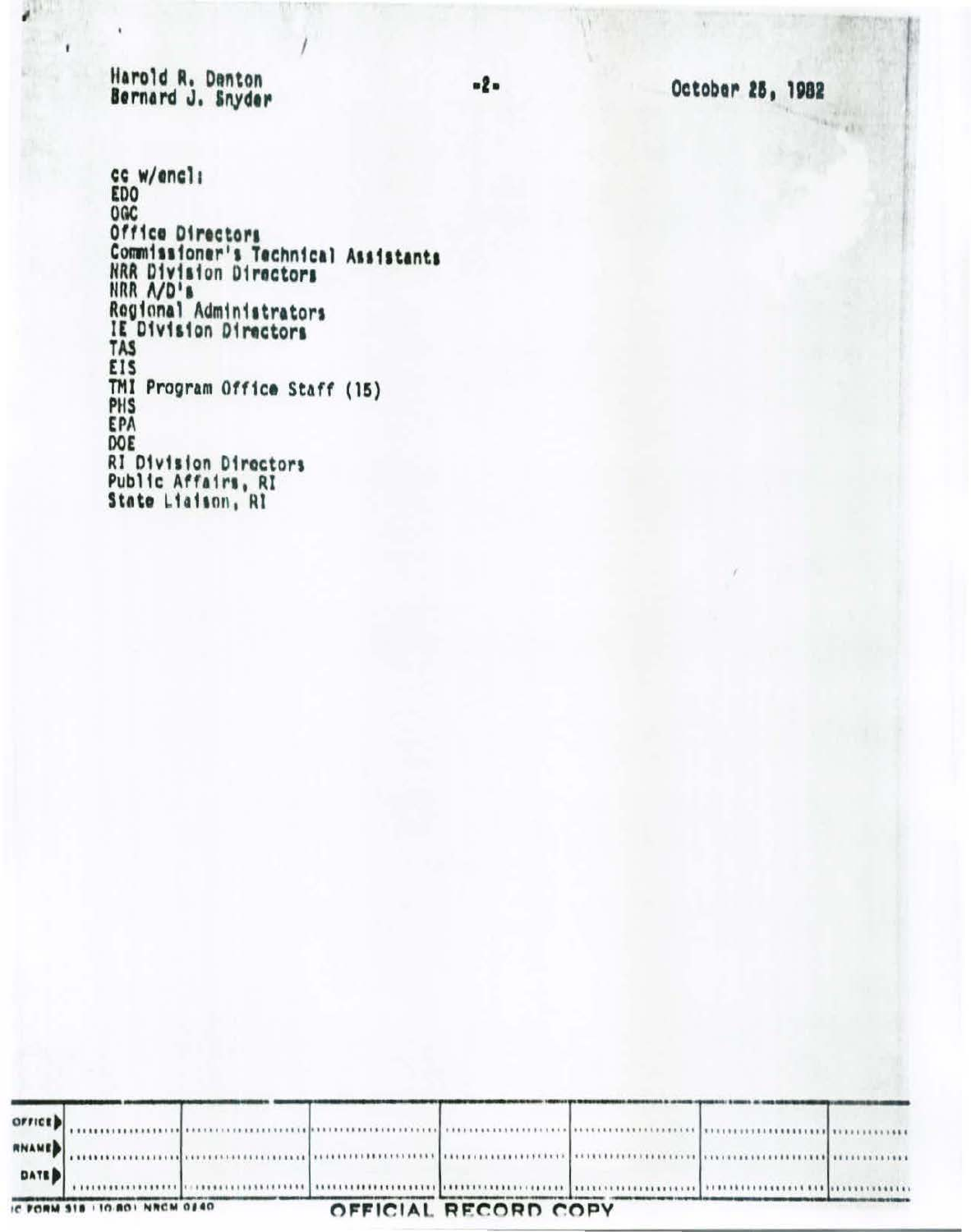NRC THI PROGRAM OFFICE WEEKLY STATUS REPORT

October 17, 1982 - October 23, 1982

# Plant Status

Heat transfer from the reactor coolant system (RCS) Core Cooling Mode: to reactor building ambient.

Available Core Cooling Modes: Mini Decay Heat Removal (MDHR) system. RCS Pressure Control Mode: RCS is vented to the reactor building.

Major Parameters (as of 0500, October 22, 1982) (approximate values) Average Incore Thermocouples\*: 110°F Maximum Incore Thermocouple\*: 128°F

RCS Loop Temperatures:

| Hot Leg**                                       | $90-F$           | 88°F                        |
|-------------------------------------------------|------------------|-----------------------------|
| Cold Leg $\begin{Bmatrix} 1 \\ 2 \end{Bmatrix}$ | $73°F$<br>$74°F$ | $74$ <sup>o</sup> F<br>75°F |

Pressure: The reactor coolant system is vented to the reactor building.

 $66°F$ Reactor Building: Temperature:  $-0.12$  psig Pressure: Airborne Radionuclide Concentrations:

> 5.9 E-7 uC1/cc  $H^3$ (sample taken 10/15/82) 5.8 E-9 uCi/cc particulates (sample taken 10/22/82)

### 1. Effluent and Environmental (Radiological) Information

Liquid effluents from the TMI site released to the Susquehanna River after processing, were made within the regulatory limits and in accordance with NRC requirements and City of Lancaster Agreement.

During the period October 14, 1982, through October 21, 1982, the cast free cressiner no notenetic medicactivity at the cischargo point. . I metit. I cefters starbet, ander reight to haddnin list 2. contained no detectable radioactivity.

\*Uncertainties exist as to the exact location and accuracy of these readings. \*\*The primary water level is below the hot leg temperature sensors.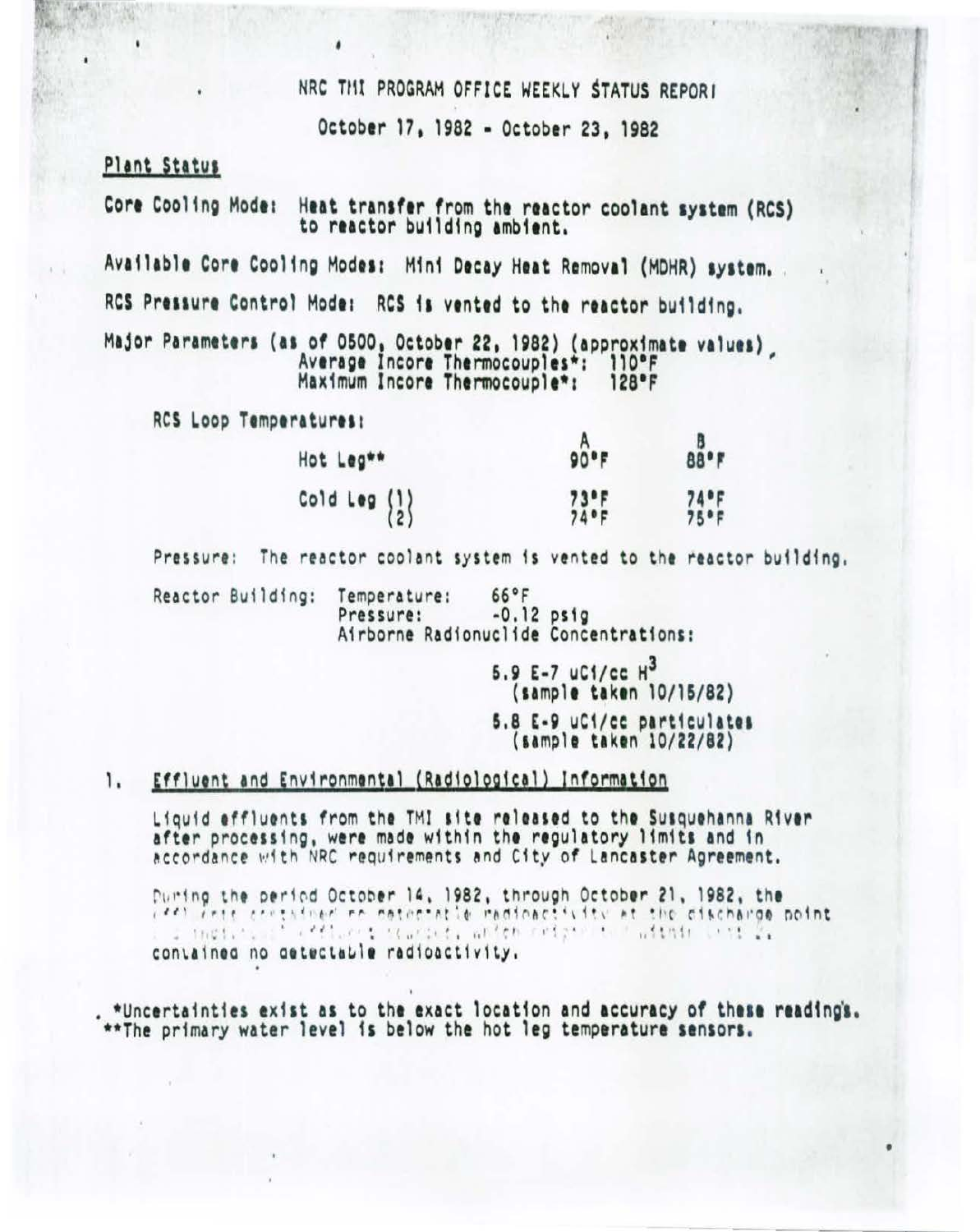### 2. Airborne Effluents

Airborne releases to the environment as measured by licensee installed monitors at discharge stacks are listed below. These releases were well within regulatory limits.

|                                                       | UNIT PERSON II                                                                                                        | SEPTEMBER 1982<br>UNITED TO THE PICOR H                                                                                                                                        |  |  |
|-------------------------------------------------------|-----------------------------------------------------------------------------------------------------------------------|--------------------------------------------------------------------------------------------------------------------------------------------------------------------------------|--|--|
| Noble Gases (Ci)<br>Particulates (C1)<br>Tritium (C1) | $2.42 \times 10^{1}$<br>$2.76 \times 10^{1}$<br>$2.76 \times 10^{1}$<br>$1.40 \times 10^{1}$<br>$1.11 \times 10^{-2}$ | 1.63 x 10 <sup>1</sup> <sub>6</sub> 5.77 x 10 <sup>1</sup> <sub>8</sub><br>1.43 x 10 <sup>1</sup> 6 6.97 x 10 <sup>1</sup> 8<br>1.48 x 10 <sup>1</sup> 1.30 x 10 <sup>-2</sup> |  |  |

### J, Environmental Protection Agency (EPA) Environmental Data

- The EPA Middletown Office has not received the environmental Kr-85  $\blacksquare$ for the samples which were taken after September 24, 1982, from the<br>EPA's Counting Laboratory at Las Vegas, Nevada. These results will be included in a subsequent report.
- $\ddot{\phantom{a}}$ No radiation above normally occurring background levels was detected in any of the samples collected from the EPA's air and gamma rate networks during the period from October 13, 1982 through<br>October 21, 1982.

#### NRC Environmental Data 4,

Results from NRC monitoring of the environment around the TMI site were as follows:

The following are the NRC air sample analytical results for the .. onsite continuous air sampler:

| Sample    | Period                                                                                                                       | $\frac{1-131}{(uC1/cc)}$ $\frac{Cs-137}{(uC1/cc)}$ |              |
|-----------|------------------------------------------------------------------------------------------------------------------------------|----------------------------------------------------|--------------|
| $15 - 54$ | Deteber 15 - October 20, 1982                                                                                                | $56.8$ $5-14$                                      | $46.8$ $-14$ |
|           | The NRC craste air sampler is being modified and will be out of service.<br>When hotels are also there is developed in their |                                                    |              |

#### 5. TMI Occupational Exposure

Licensee TLD (Thermoluminescent Dosimeter) records indicate the following Unit 2 occupational radiation exposures for 1982:

|                                                  | 29 man-rem  |
|--------------------------------------------------|-------------|
| September 1982<br>Total 1982 (January-September) | 259 man-rem |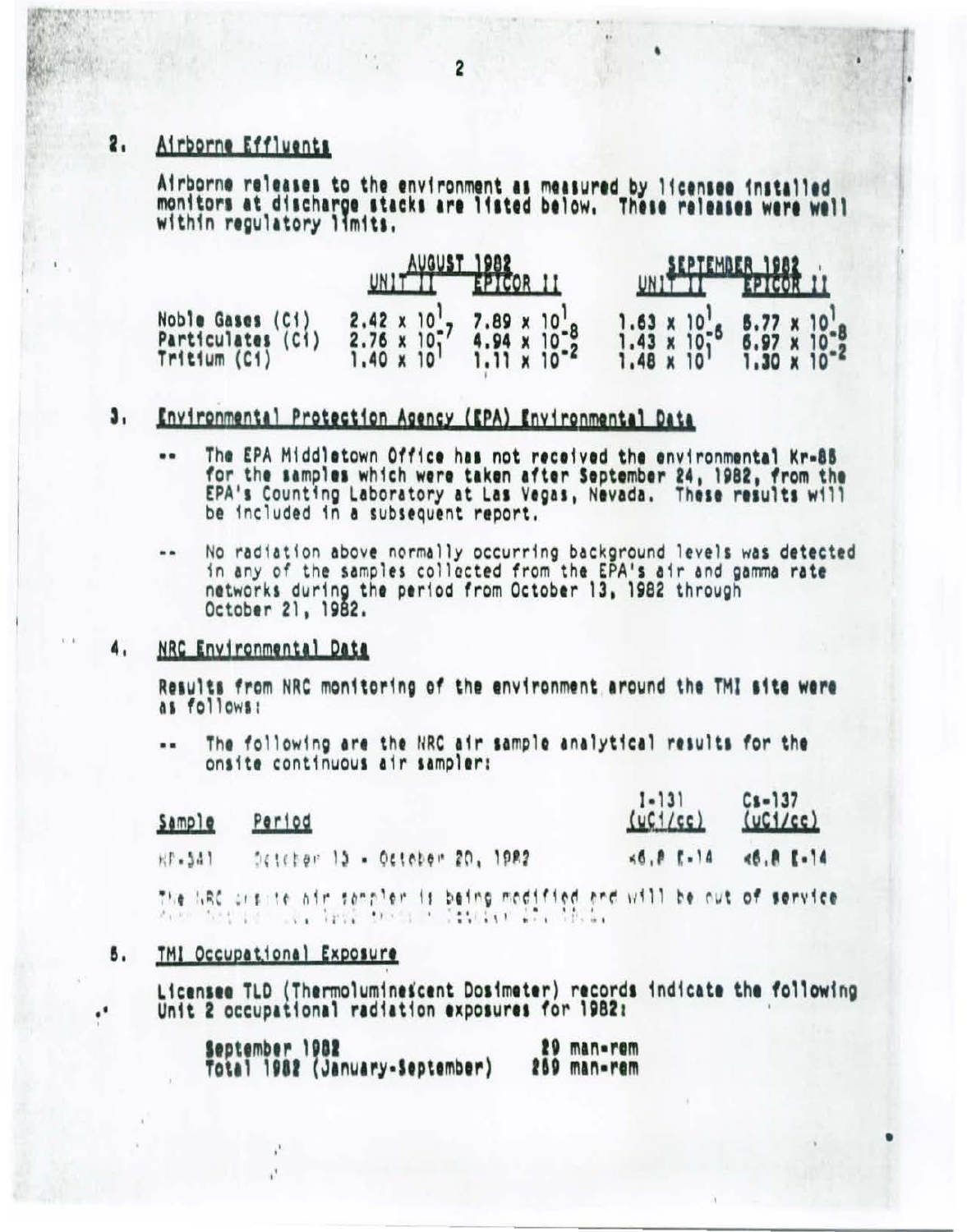Man-rem is an expression for the summation of whole body doses to individuals in a group. Thus, if each member of a population group of<br>1,000 people were to receive a dose of 0.001 rem (1 millirem), or if two<br>people were to receive a dose of 0.5 rem (500 millirem) each, the total man-rem dose in each case would be one man-rem.

### Licensee Radioactive Material and Radwaste Shipments 6.

- On October 18, 1982, one drum containing Unit 2 CRDM cable ties was  $\bullet$ shipped to Sandia National Laboratory, Albuquerque, New Mexico.
- On October 19, 1982, 11 Unit 2 smears from the pressurizer loop seal  $\blacksquare$ were shipped to Babcock and Wilcox, Lynchburg Research Center, Lynchburg, Virginia.
- On October 21, 1982, one Unit 2 EPICOR II prefilter (PF-7) was  $\ddot{\phantom{a}}$ shipped to Idaho National Engineering Laboratory, Scoville, Idaho.
- On October 22, 1982, 83 drums containing contaminated laundry from .. Units 1 and 2 were shipped to Interstate Uniform Services, New Kensington, Pennsylvania,
- On October 23, 1982, one Unit 2 EPICOR II prefilter (PF=8) was  $\cdots$ shipped to the Idaho National Engineering Laboratory, Scoville, Idaho.

# Major Activities

٠

- Submerged Demineralizer System (SDS). SDS is presently in a standby<br>status. No new water is ready to be processed. ۱.
- EPICOR II. The EPICOR II system is presently in standby status. No 2. water is ready to be processed.
- Reactor Building Entries. Four reactor building entries were conducted<br>during the week of October 17, 1982. Decontamination of the polar crane 3. was the predominant in-containment activity. The polar crane decementer, hands on decontamination, vacuuming, and flushing, Following the decontamination, a itmiprable coating will be applied to the crane.<br>furthers in rain of the contract contraction.

After the polar crane decontamination is complete, electric power lines will be connected to the polar crane and power tests of the motors and control circuits will be performed. Decontamination of the reactor building lower elevations will continue in parallel with the polar crane refurbishment.

FPICOR II Prefilter Shipment Status, Two EPICOR II prefilter shipments<br>Were made from TMI to the Idaho National Engineering Laboratory (INEL)<br>this week, PF-7 in the CNS-8-120 cask (10/20/82) and PF-8 in the HN-200<br>cask (10 4.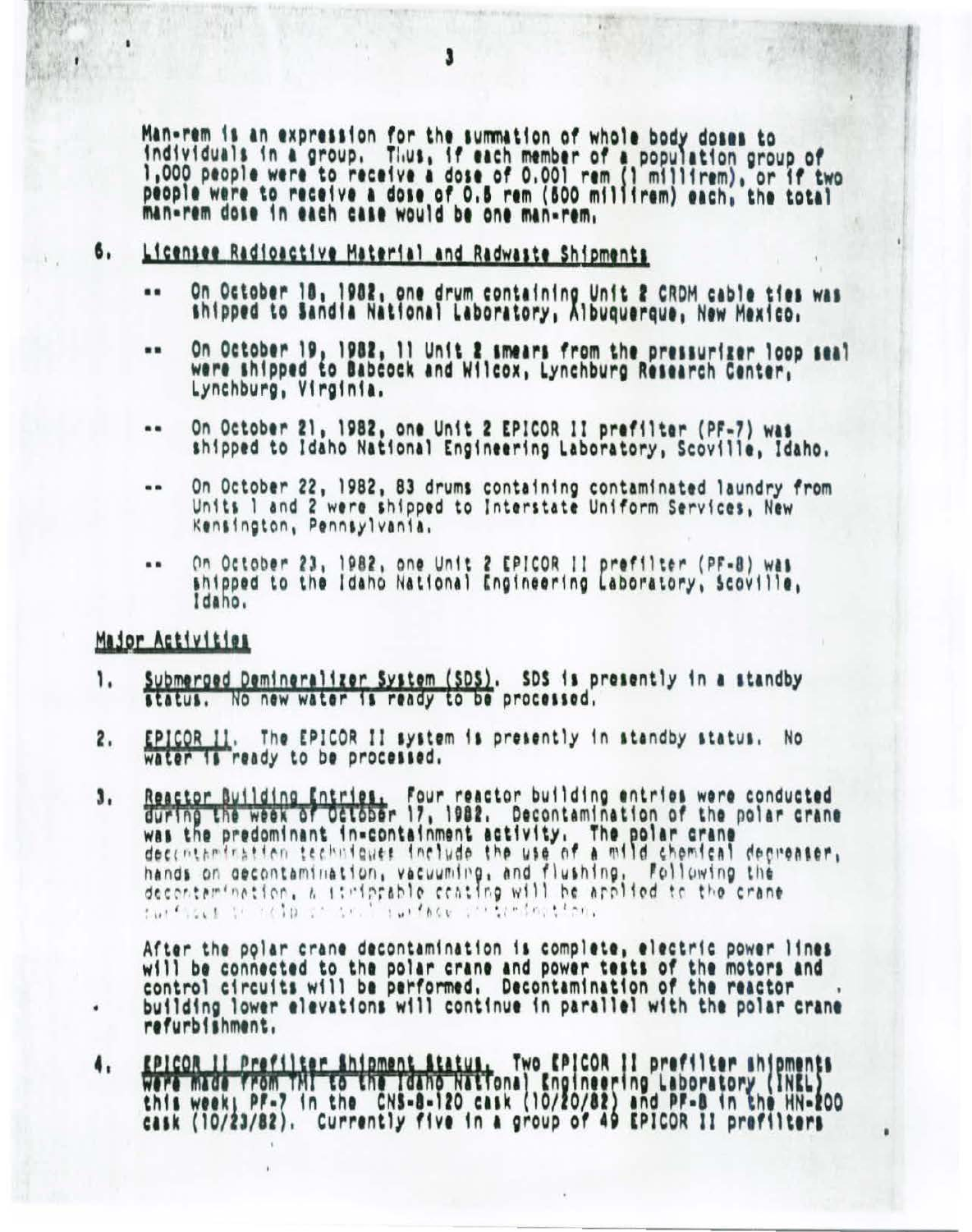have been shipped to INEL. The remaining 44 PF liners are stored in the solid waste storage facility modules (see Attachment 1). GPU anticipates<br>shipping an additional eight PF's by the end of 1982. The majority of the remaining EPICOR PF's will be shipped during 1983 at an approximate rate of four shipments per month.

- Purification Demineralizer Status. Preparations are continuing by GPU В. and DOE for the removal and disposal of two reactor coolant system (RCS) purification demineralizers. External gamma scans on the 4 ft. diameter,<br>7 ft. high, stainless steel vessels indicate approximately 15,000 curies<br>of mixed fission product activity exist (predominately as Cs-137) within<br>eac significantly below the threshold level for criticality concerns. GPU is making preparations for collecting gas and liquid samples from each of the demineralizer vessels in December, 1982. Further characterization of the vessel internal conditions including resin samples is scheduled to be completed in early 1983. In conjunction with GPU's activities, the DOE through WHEDL is evaluating options for the eventual removal and disposition of the demineralizers. The techniques being considered include resin sluicing, chemical dissolution and vessel removal.
- TMI Aerial Radiological Survey. Preparations for the aerial radiological 6. survey of the Three Mile Island area are continuing. The initial overflight is scheduled for either Monday, October 25, 1982 or Tuesday, October 26, 1982, weather permitting.

ü